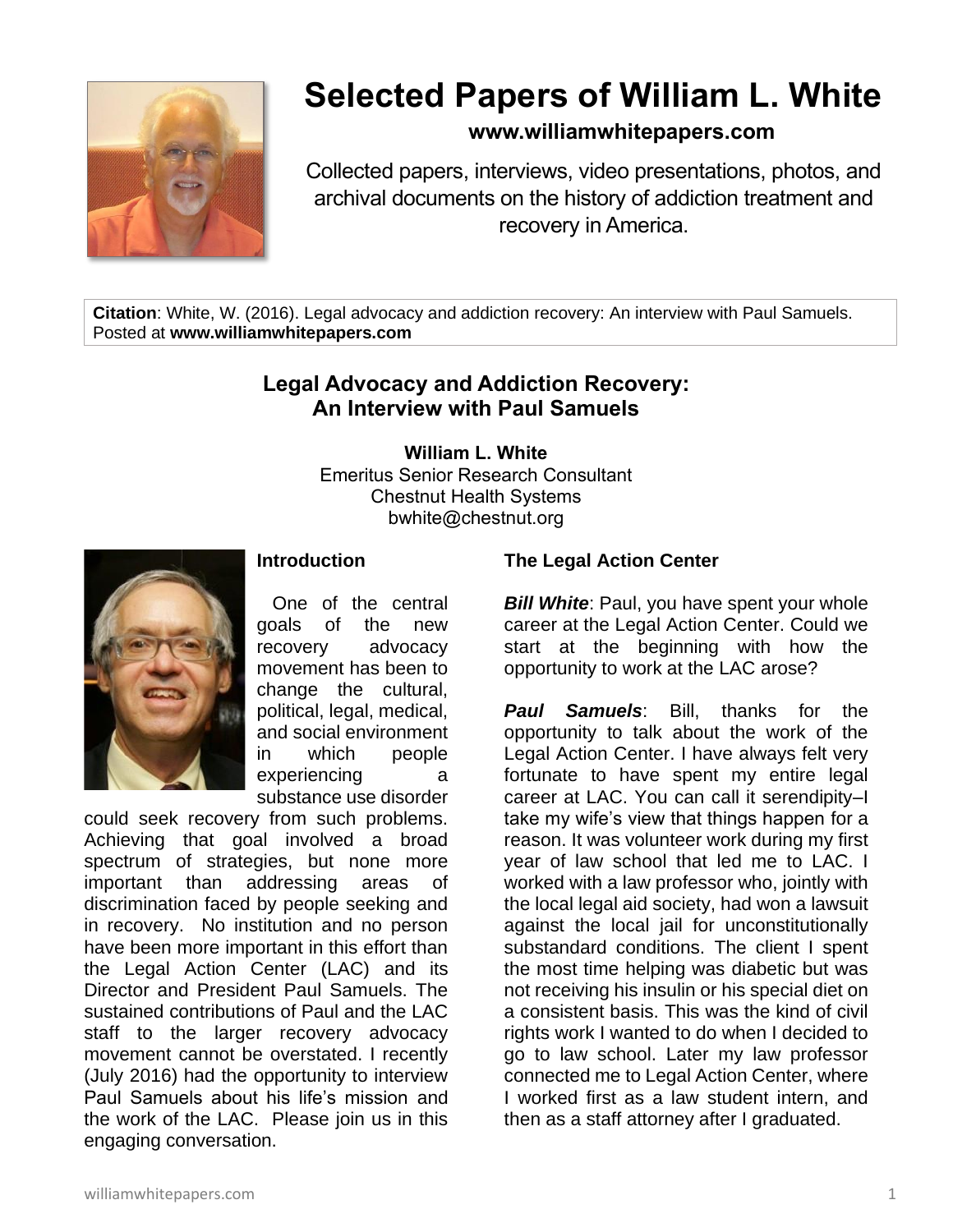*Bill White*: With all the areas of law that you could have explored, what drew you to advocacy related to AIDS, addiction, and criminal justice reform?

*Paul Samuels*: I decided to go to law school because I wanted to work on civil rights issues. I was interested in criminal justice from the beginning, both because of the many interesting and important issues it involves, including balancing the needs of public safety with the importance of protecting constitutional rights, and because of the racial injustice and discrimination so prevalent in the criminal justice system. I didn't know much about alcohol and drug addiction when I arrived at LAC, but I quickly became interested in protecting the rights and privacy of people in recovery or still suffering from what we now call substance use disorders.

**Bill White:** For those unfamiliar with the LAC, could you briefly describe its history and mission?

*Paul Samuels*: The Legal Action Center's mission is to fight discrimination against people with histories of addiction, HIV/AIDS, or criminal records, and to advocate for sound public policies in these areas. The Vera Institute of Justice established the Legal Action Center (LAC) in 1973 to break the cycle of addiction and crime and to advocate for the civil rights and privacy of people in recovery or still suffering from alcohol and drug addiction and people with criminal histories. When the HIV epidemic tore apart communities already affected by addiction and incarceration, we expanded our mission to help improve the lives of men and women trying to cope with these multiple crises.

Throughout the 1970s, LAC primarily pursued a litigation strategy, successfully challenging public and private employers for refusing to hire people in our constituencies. In the 1980s, we added civil legal services and expanded into public policy advocacy and research, opening a Washington, D.C. office in 1989. We established strong ties

with advocates; service providers; and policymakers from not just substance use but also mental health, health, labor, and justice agencies. We also began an education, training, and technical assistance program that annually trains and advises hundreds of criminal justice and health care providers and agencies.

In 2001, we created the National H.I.R.E. (Helping Individuals with criminal records Re-enter through Employment) Network. HIRE now serves as: 1) an advocate for change in public policy and employment practices; 2) a clearinghouse for information on the collateral consequences of incarceration; and 3) a convener, organizer, and adviser to local criminal justice advocates and organizations.

Over four decades, LAC's legal and policy projects have helped hundreds of thousands of men and women by expanding addiction treatment, fighting stigma and discrimination, and protecting privacy rights crucial to getting and staying in care. We have also broken down barriers that keep millions of people with criminal records from employment, housing, education, and other opportunities. Our work has helped to substantially increase alternatives to incarceration and achieve historic sentencing reforms as well as dozens of other policies that promote a public health approach to addiction, HIV/AIDS, and the criminal justice system.

*Bill White*: What are the core services/activities of the LAC?

**Paul Samuels:** To further our mission, LAC employs multiple advocacy approaches, including: state and federal policy advocacy, technical assistance, education and training, impact litigation, and direct legal services. All of those activities and services currently focus on three principal strategic priorities: 1) reforming the health care system to dramatically expand substance use, HIV/AIDS and mental health prevention, treatment, recovery, and rehabilitation, including in the criminal justice system; 2)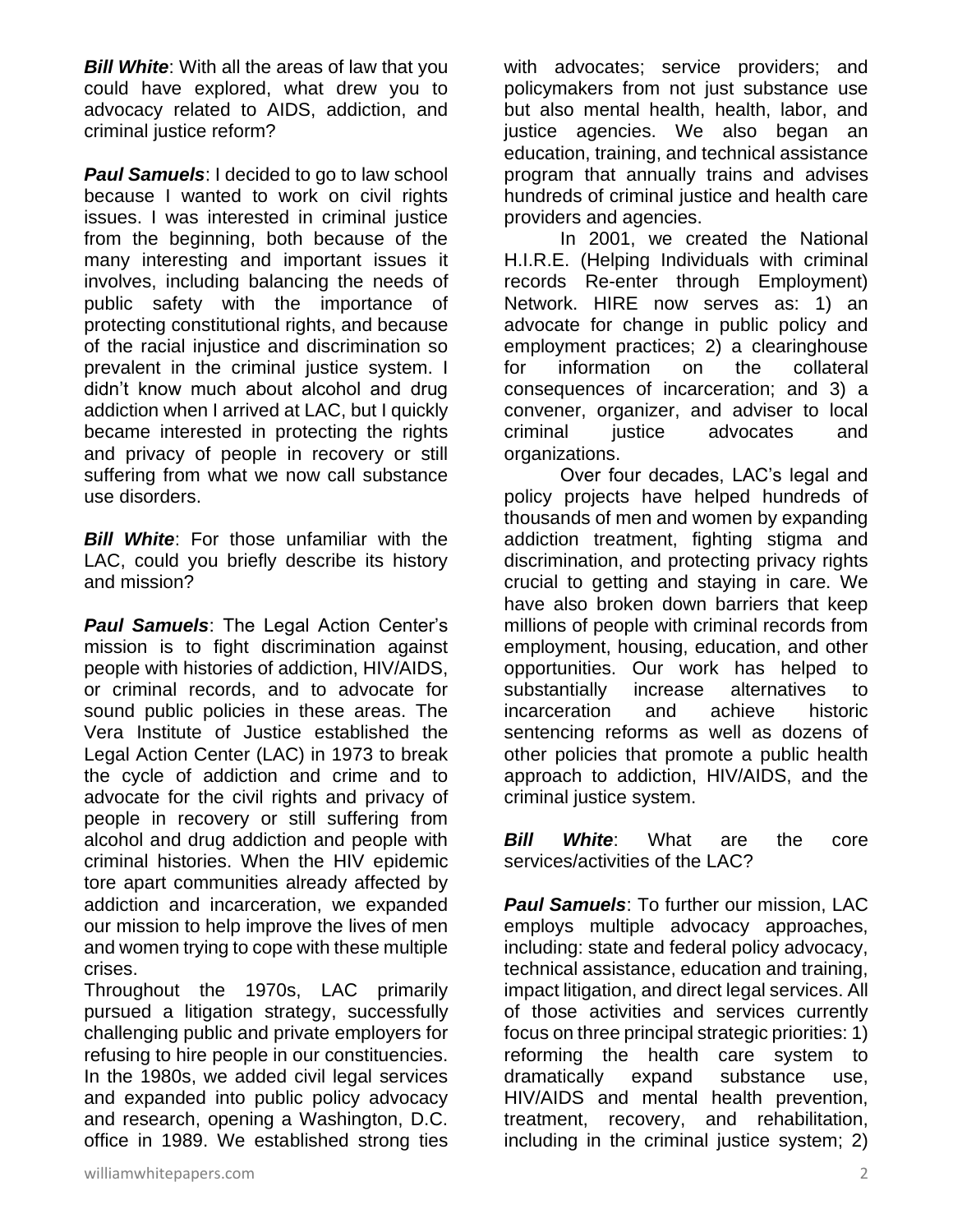shifting criminal justice and drug policies from an incarceration and punishment focus to treatment and rehabilitation in order to decrease the number of people who are prosecuted and incarcerated and subjected to the collateral consequences of arrest and conviction; and 3) eliminating discrimination against our constituencies – especially in employment, education, housing, insurance, and health care – and protecting their privacy.

Each year our direct legal services program resolves over 2,500 civil legal cases for approximately 2,000 New Yorkers, helping individuals overcome employment, housing, and other forms of discrimination so they can build and re-build their lives. The different facets of our work reinforce each other. Our legal efforts, for example, keep staff abreast of the day-to-day hurdles individuals living with addiction histories, HIV, or criminal records face in trying to improve their lives. Our technical assistance and education programs open a window into the world of the service providers who spend their working days with these populations. Cumulatively, these on-the-ground efforts inform our public policy advocacy, helping us first identify, and then work to reshape the laws, regulations, and policies that keep so many Americans from living healthy and productive lives.

*Bill White*: How is the LAC funded and staffed?

*Paul Samuels*: LAC has diversified our funding over the years, so that now about a third comes from foundations and corporate support; another third from federal, state, and local government sources; and the rest from private giving and provision of training and technical assistance. I obviously am biased, but I think that LAC's passionate and dedicated staff, comprised of 28 full-time and 1 part-time employee in our New York City and Washington D.C. offices, is the best law and policy advocacy team in the business. Our staff is diverse in many respects. LAC has attorneys, other policy experts, and paralegals conducting legal and policy

advocacy, as well as administrative, finance, and fundraising staff. We come from all races. More than half are women. Many staff and board members share personal experiences with and family connections to our issues and those we serve: individuals in recovery from addiction, living with a criminal record, and living with HIV. It is critically important to us that we are grounded in our constituencies, since our role is to serve them, not to sit in an ivory tower and decide by ourselves what they need.

*Bill White*: You have always emphasized the importance of coalitions and partnerships in the work of the LAC. Could you describe some of the most important of those partnerships?

**Paul Samuels:** You are correct. We have always believed that in partnerships there is great power. A small advocacy organization like LAC could not accomplish nearly as much just working on our own. If there is a secret to LAC's success beyond our terrific staff, it is the multiple collaborations we nurture. We have helped organize coalitions, starting with the appropriations working group in Washington that brought the field's advocacy funding to a new level of unity in the 1980s, to helping found the State Associations of Addiction Services (SAAS) and now working with the National Council for Behavioral Health after its merger with SAAS. We also helped found and continue to staff the Coalition for Whole Health, which brought the substance use and mental health fields together to advocate for strong inclusion of substance use disorder and mental health in health care reform. In addition, we have formed strong partnerships with other leading substance use organizations, including recovery advocates, service providers, and state governments. We have followed the same strategy in our criminal justice advocacy, working in a number of coalitions and partnering with other leading advocacy and service organizations.

Our approach to advocacy also emphasizes close partnerships with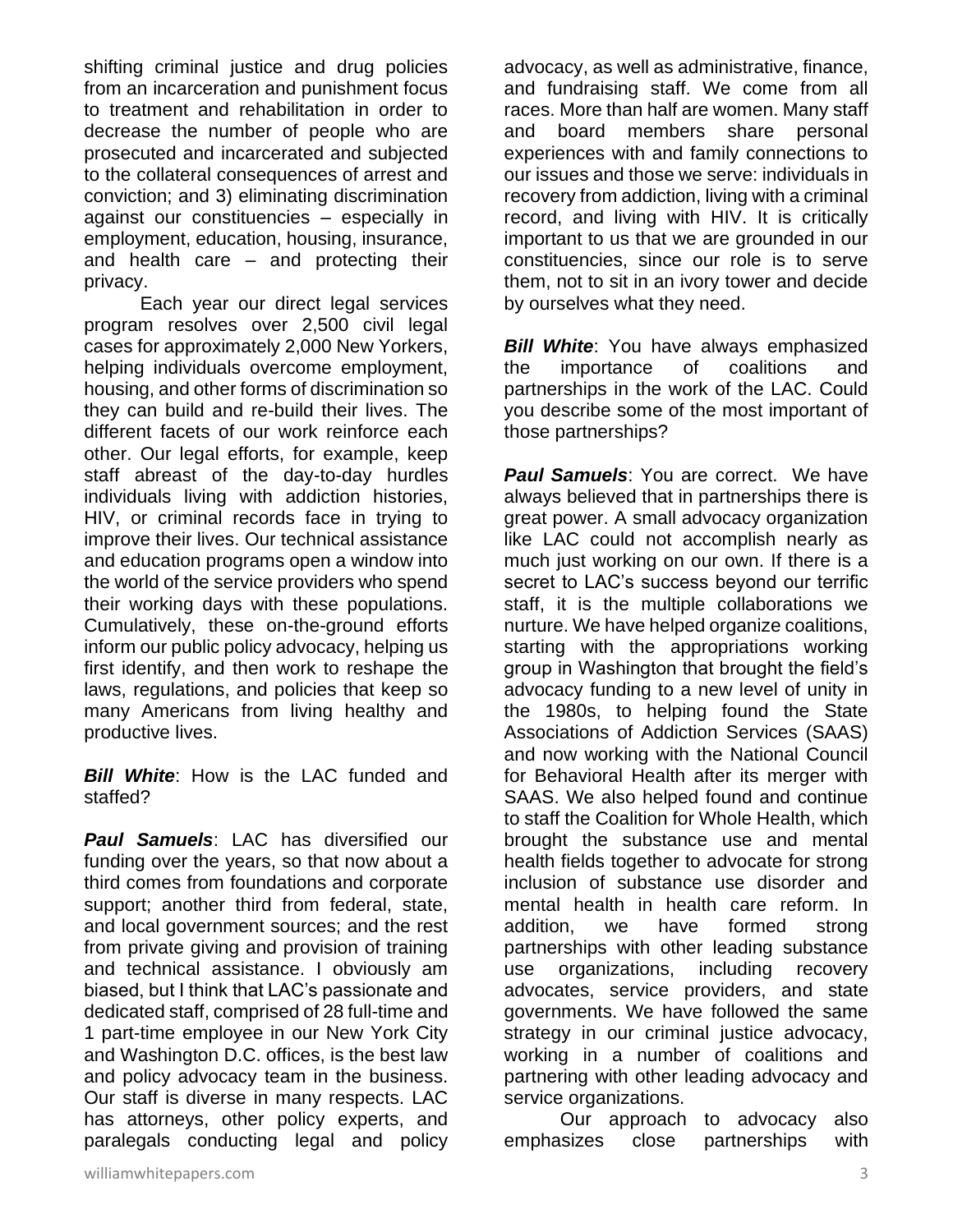government officials and other policymakers. We meet regularly with the federal and state substance use agencies. I am honored to have been nominated by Governor Cuomo to chair New York State's new combined Behavioral Health Services Advisory Council. We believe we can accomplish more through all these close working relationships than we could on our own, or by taking a confrontational approach.

*Bill White*: What have been the most important accomplishments of the LAC in the addictions policy arena?

*Paul Samuels*: For more than four decades, LAC has worked to improve addiction policy for the tens of millions of individuals in need across the United States. I would list as our top achievements the following.

LAC played a leading role in establishing and protecting the first explicit civil rights for people in recovery from addiction. In the 1970s and 1980s LAC succeeded through both legislation and advocacy in ensuring that addiction is a covered disability in the federal Americans with Disabilities Act (ADA), Rehabilitation Act, and Fair Housing Act, so that people in recovery would enjoy the protections from discrimination in all those major civil rights laws. LAC then utilized the ADA to win important rulings to extend access to addiction treatment by challenging "NIMBY" (Not-In-My-Backyard) practices that make it difficult to locate new treatment programs. Our 1997 case, Innovative Health Systems v. City of White Plains, was the first federal case in the nation holding that the ADA prohibits municipalities from using zoning laws to exclude alcohol and drug treatment programs.

LAC, with other advocates, played a leadership role in winning equal insurance coverage for addiction and mental health treatment in the Paul Wellstone and Pete Domenici Mental Health Parity and Addiction Equity Act, and then mandated coverage of substance use and mental health treatment at parity with other illnesses in the Affordable

Care Act. Passage of these laws marked a major breakthrough for people with substance use disorders, affirming their right to services they have needed from the very beginning. The next challenge is to make sure these laws are effectively enforced.

LAC's advocacy in New York State and nationally has achieved some major victories in expanding treatment options for people in the criminal justice system. In the 1990s and 2000s, LAC was one of the leaders of the advocacy movement which won the 2009 reform of New York State's draconian Rockefeller drug laws. We helped the Brooklyn District Attorney's office create the first Drug Treatment Alternative to Prison (DTAP) program and have successfully advocated at the federal and state level for expansion of alternatives to incarceration that enable people with addictions to go to treatment instead of prison.

LAC is proud to be one of the leading experts on, and defenders of, the confidentiality and privacy rights of people in addiction treatment. Our guide to the federal alcohol and drug confidentiality rules, *Confidentiality and Communication*, is a key resource for many of the country's treatment and prevention providers. We have trained thousands of individuals on these laws and work closely on confidentiality with provider associations and the Substance Abuse and Mental Health Service Administration.

*Bill White*: How have these changes occurred? Is there a model or overarching strategy used by LAC to achieve such changes?

*Paul Samuels*: We begin by keeping our ear to the ground, working with and listening closely to our constituencies so that we know the major problems they face and the solutions they need. Then we shape our advocacy strategies to achieve those solutions. As I discussed earlier, we believe that collaboration with as many advocates, experts, and policymakers as possible is a key to success. We also believe that utilizing the full range of tools at our disposal–not just public policy advocacy but also legal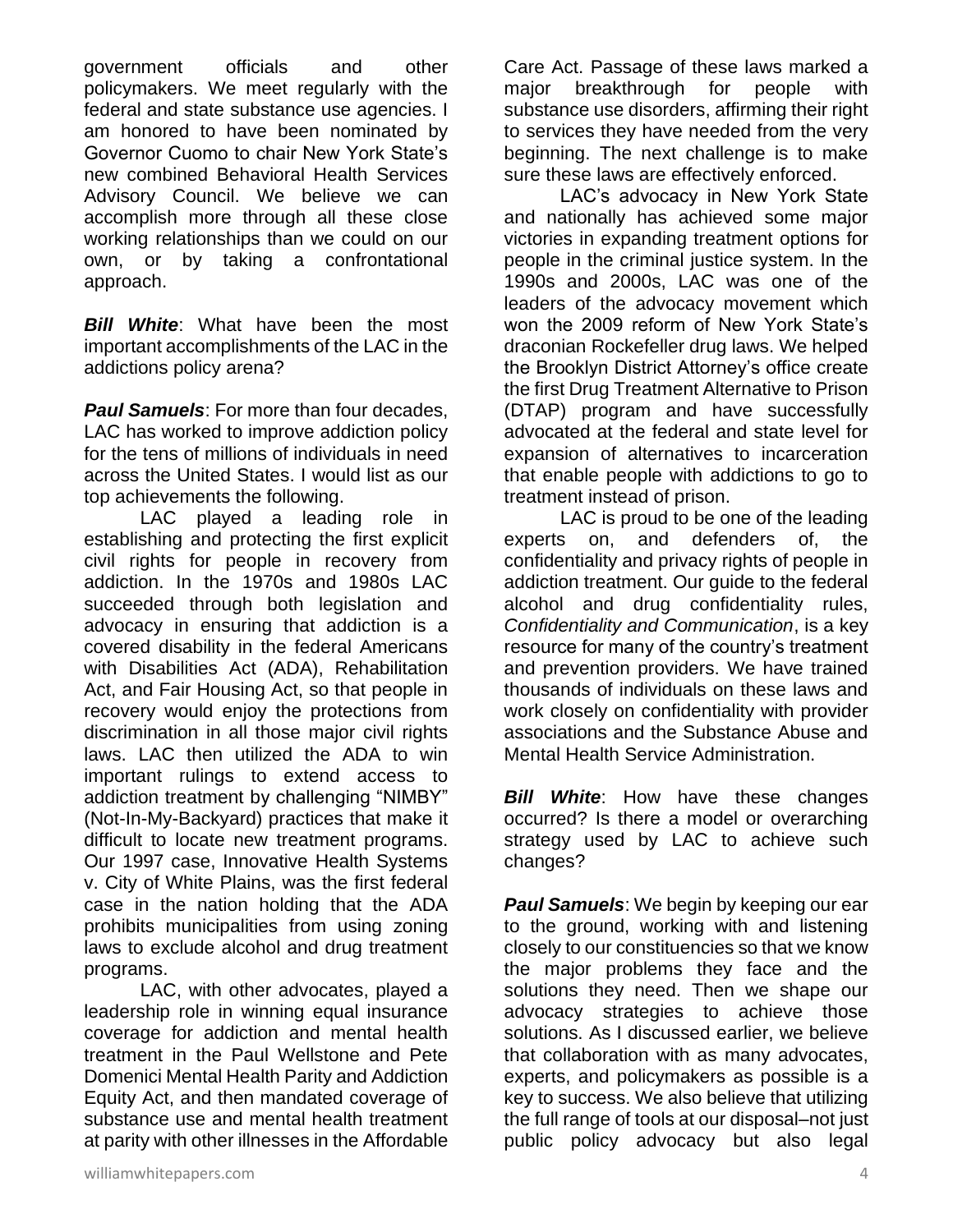assistance, education, training, and technical assistance–is the most effective way to advocate. Each can achieve significant progress, and together they complement and reinforce each other. And then there is the need to be doggedly persistent; change never comes easily, and our cause is probably more difficult than most because too many in our country still fail to understand that addiction is a disease and that people who have this disease deserve all the services and supports that people with any other illness receive.

**Bill White:** One of the advocacy activities you have been involved in is offering testimony before congressional, funding, and regulatory bodies. What have you learned about such processes and what advice would you offer other recovery advocates when they have similar opportunities?

**Paul Samuels:** While the prevailing attitude in our country these days is that money drives most, if not all, decision-making in the political arena, we have found that marshaling strong arguments supported by evidence can often have a real impact. I am not naïve; I know that money does have a lot of influence, but so do strong and righteous arguments for needed reforms. One of our major goals at LAC is to become a source of accurate and timely information for policymakers. Many of them, from elected officials to career staff, want to do the right thing but need expert assistance and information to help them decide what that is. Most policymakers are generalists; we advocates are the specialists who can provide the critical information necessary to push needed reforms forward. So I advise recovery advocates to provide useful information–including being honest about weaknesses or political vulnerabilities in our own arguments–and build strong relationships with people who have the power to help our cause.

# **Discrimination and Addiction Recovery**

*Bill White:* Historically, what are some of the more important areas in which people in addiction recovery face discriminatory barriers?

**Paul Samuels:** Through the years LAC has received the most complaints from people in recovery about insurance and employment discrimination. Those individuals in recovery who picked up a criminal history while addicted face a number of additional significant barriers – many dating from the 1990s War on Drugs which, as far as I'm concerned, really became a war on drug users. Those discriminatory barriers span many of life's necessities: employment, housing, education, public benefits including food support, voting, drivers' licenses, etc.

Barriers to care include the grossly disparate coverage provided by commercial insurers, Medicaid and Medicare, for addiction prevention, treatment, and recovery supports. These disparities can be seen not only in easily-spotted treatment limitations, such as visit limits or disproportionate out-of-pocket costs, but also in medical management ("nonquantitative treatment limitations", or NQTLs) such as provisions that individuals "fail first" at less intensive levels of care before being provided the services or medications they needed all along.

Barriers to employment, housing, education, public benefits, voting etc. also continue to be a problem for people in recovery with a criminal record. The American Bar Association has catalogued over 40,000 legal barriers for individuals with criminal records; some of the harshest are focused on people with drug-related convictions. These include: the inability to obtain or return to public housing, denial of voting rights and access to public benefits such as food stamps, and impediments to education and employment. Together, these obstacles make it even more difficult for individuals to attain or maintain recovery.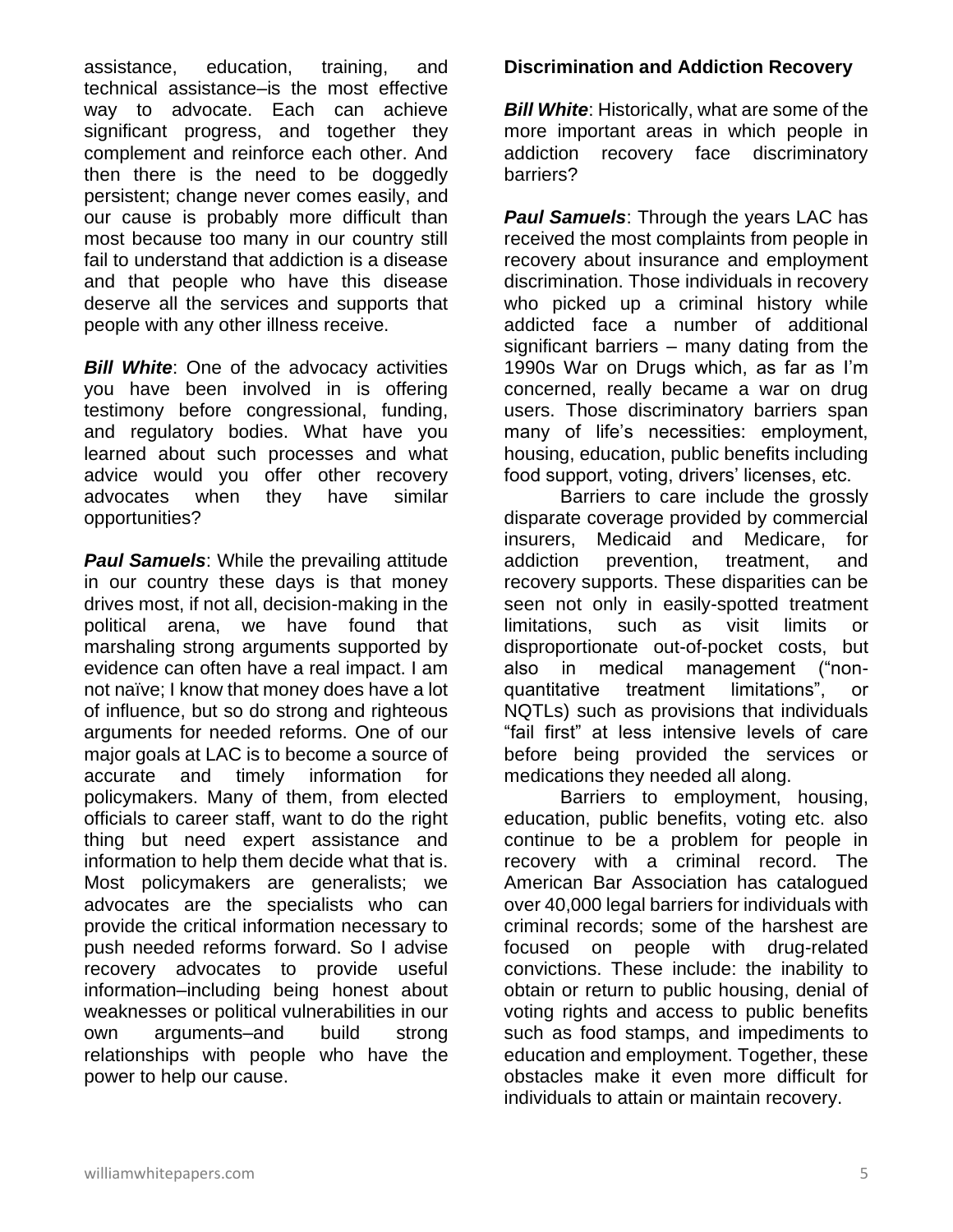*Bill White:* What progress has been made to date in addressing these barriers?

*Paul Samuels*: The passage of the Wellstone Domenici Mental Health Parity and Addiction Equity Act and the Affordable Care Act's strong mandated coverage of addiction treatment at parity were enormous victories that provide the best opportunity in our nation's history to greatly expand the number of people who receive life-saving addiction care. But we are far from finished, with much parity enforcement work remaining. We have also made significant progress in rolling back discriminatory barriers based on criminal histories, though we still have a long way to go. In recent years, the United States Attorney General's Reentry Task Force achieved major successes in reducing some employment, education, and housing barriers, among others. Two-thirds of the states have now opted out completely or modified the federal lifetime ban on food stamps for people with certain drug convictions. Many states and localities have adopted laws to "ban the box" so that employers cannot ask about criminal histories until they have made clear they want to hire the applicant. They have also passed laws to seal arrests that did not lead to conviction.

**Bill White:** People in medication-assisted treatment and recovery face particular forms of stigma and discrimination—even within the addiction treatment community. What progress are we making, if any, in reducing such recovery barriers?

*Paul Samuels*: We have come a long way in reducing discrimination against people in medication-assisted treatment and recovery, yet we still have a long way to go. One of LAC's first litigation and policy campaigns succeeded in establishing that people in MAT cannot be denied employment unless their addiction history would prevent them from doing that job. Faces and Voices of Recovery and other recovery advocacy organizations have made great progress in educating many people inside our field, as well as outside, that there are many paths to recovery and that MAT is one of them. But a lot of discrimination and prejudice against people in MAT remains. There are still many people who cannot obtain MAT despite its proven efficacy and clinicians' determination that MAT is the right treatment for them. We also are very disturbed by the large number of criminal justice and child welfare professionals who are irrationally biased against MAT and will not allow people who need it to receive it.

*Bill White*: What do you see as the most important next steps in removing these barriers?

*Paul Samuels*: Education and advocacy, carrot and stick. Education for health care professionals–including in our own field—as well as those in other systems, such as criminal justice and child welfare, that MAT is an evidence-based practice and that people who need it have both a legal and a moral right to receive it. Advocacy to require that people who need MAT can receive it. The federal government recently took a huge step forward by prohibiting federally-funded drug courts from banning MAT across the board. This enormously important reform should be a model for the country.

*Bill White:* How can people in recovery and local recovery advocacy organizations help in this process?

**Paul Samuels:** I strongly believe that in every movement, including ours, people directly affected–individuals and families– are the most important advocates. The personal experiences and depth of understanding of people in recovery and their loved ones empower them to explain and persuade more effectively than anyone else. People in recovery are the ones facing discriminatory barriers, so their personal stories about the hardships and damage caused by those barriers are critical to knocking them down. As a result, while LAC and other advocates can play important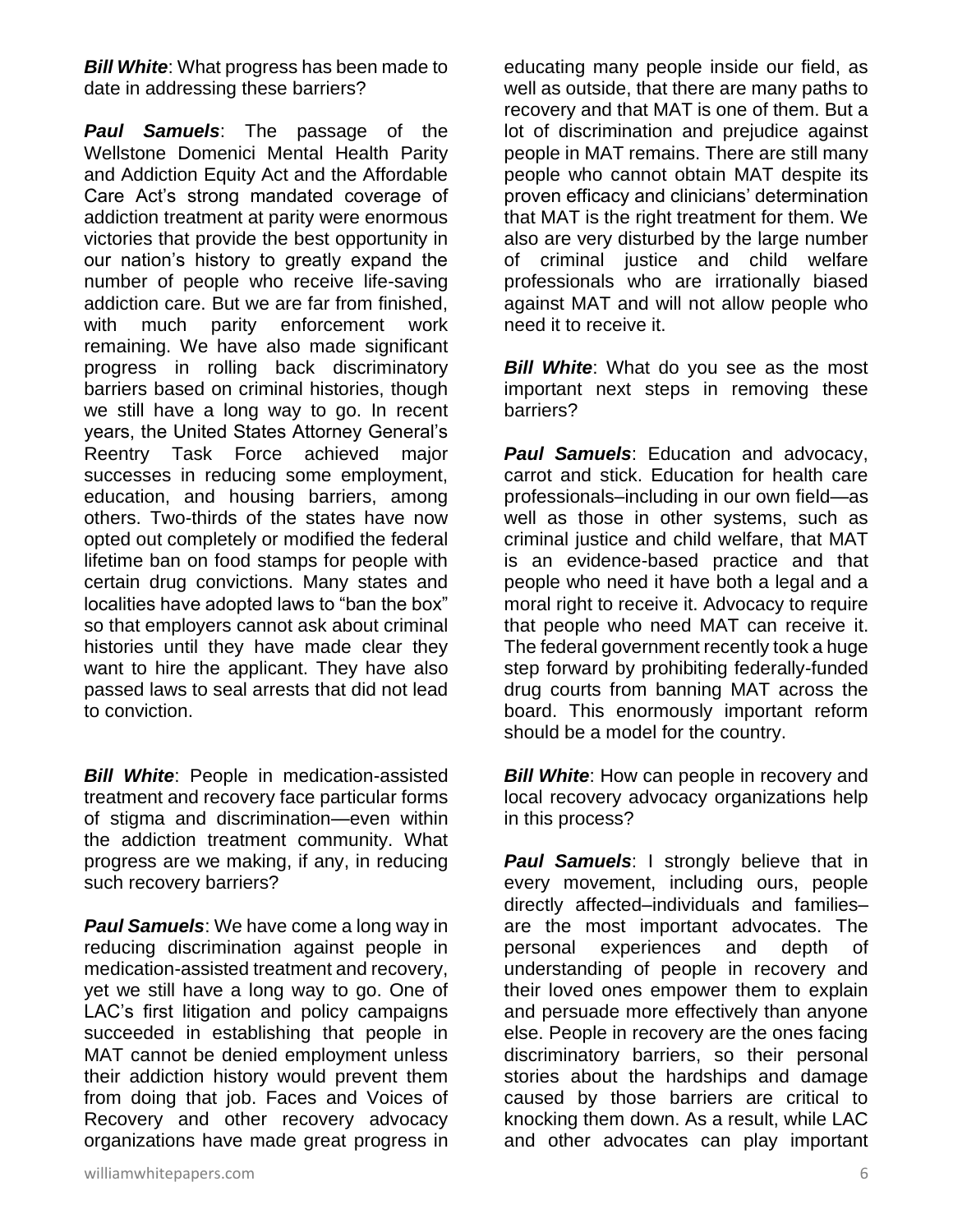roles in advocacy to eliminate discriminatory barriers and advance civil rights, people in recovery and local recovery advocacy organizations need to be in the vanguard, leading the way.

#### **State of the Recovery Advocacy Movement**

**Bill White:** You played an important role in the early rise of the new recovery advocacy movement in the U.S. What recollections do you have about the Alliance Project, the St. Paul Recovery Summit, and the creation of Faces and Voices of Recovery?

**Paul Samuels:** It was a very exciting time and an important watershed in our field's history. The Johnson Institute brought the field together to discuss how we could be more collaborative. I chaired a committee to discuss how we could become more unified and effective in our legislative and public policy advocacy. Johnny Allen was a member of that committee and famously told us all that our field's modus operandi to that point was the circular firing squad–circling our wagons and firing inward–and that it was time to work together. The Committee unanimously agreed that we should form a campaign that anyone in the field could join to advocate for better substance use public policies. We couldn't come up with a name, so we decided to call ourselves simply "The Alliance," since we were aligning everyone (plus several of us were Star Wars fans and "The Alliance" symbolized the good guys fighting the evil Empire).

Under the leadership of Jeff Blodgett, the Alliance worked very effectively. The St. Paul Recovery Summit was a huge success and inspirational for all of us who attended. The memory of seeing recovery advocates come together from all over the country to lay plans for creating a strong movement still brings chills of excitement down my spine. Two of our greatest champions, Jim Ramstad and Senator Paul Wellstone whom we miss so very, very much and who later was the House lead and co-sponsor with Patrick Kennedy of the landmark Mental Health Parity and Addiction Equity Act—both inspired and challenged the convening. The creation of Faces and Voice of Recovery was so exciting. It was not just a much better name than the Alliance; more importantly, it was structured as an organization of the recovery community, by the recovery community and for the recovery community.

**Bill White:** What do you think have been the most important achievements of this movement to date?

*Paul Samuels:* The recovery community has made a significant contribution to changing our nation's view of, and conversation about, addiction and recovery. The messaging Faces and Voices developed to educate the country about the reality of long-term recovery and its multiple benefits to individuals, families, and all of society has been enormously beneficial. The recovery community's advocacy has borne fruit at the federal level–most notably with the creation and funding of recovery support communities–and at the state and local levels. Huge marches for recovery across the country, Facing Addiction's well attended rally and concert on the iconic site of the Capital Mall, and meetings large and small in so many of our nation's communities have all contributed mightily to greater understanding that addiction is a disease that can be prevented and treated successfully and that recovery is possible and real.

**Bill White:** How would you characterize the current state of the recovery advocacy movement in the U.S.?

*Paul Samuels*: The energy, passion, and commitment of tens of thousands of recovery advocates across the country are truly inspiring. Huge numbers of people turn out, and when they do, people in power listen. The messages the recovery movement has developed, informed by first class public opinion research, are right on target. The building blocks are all there for major success.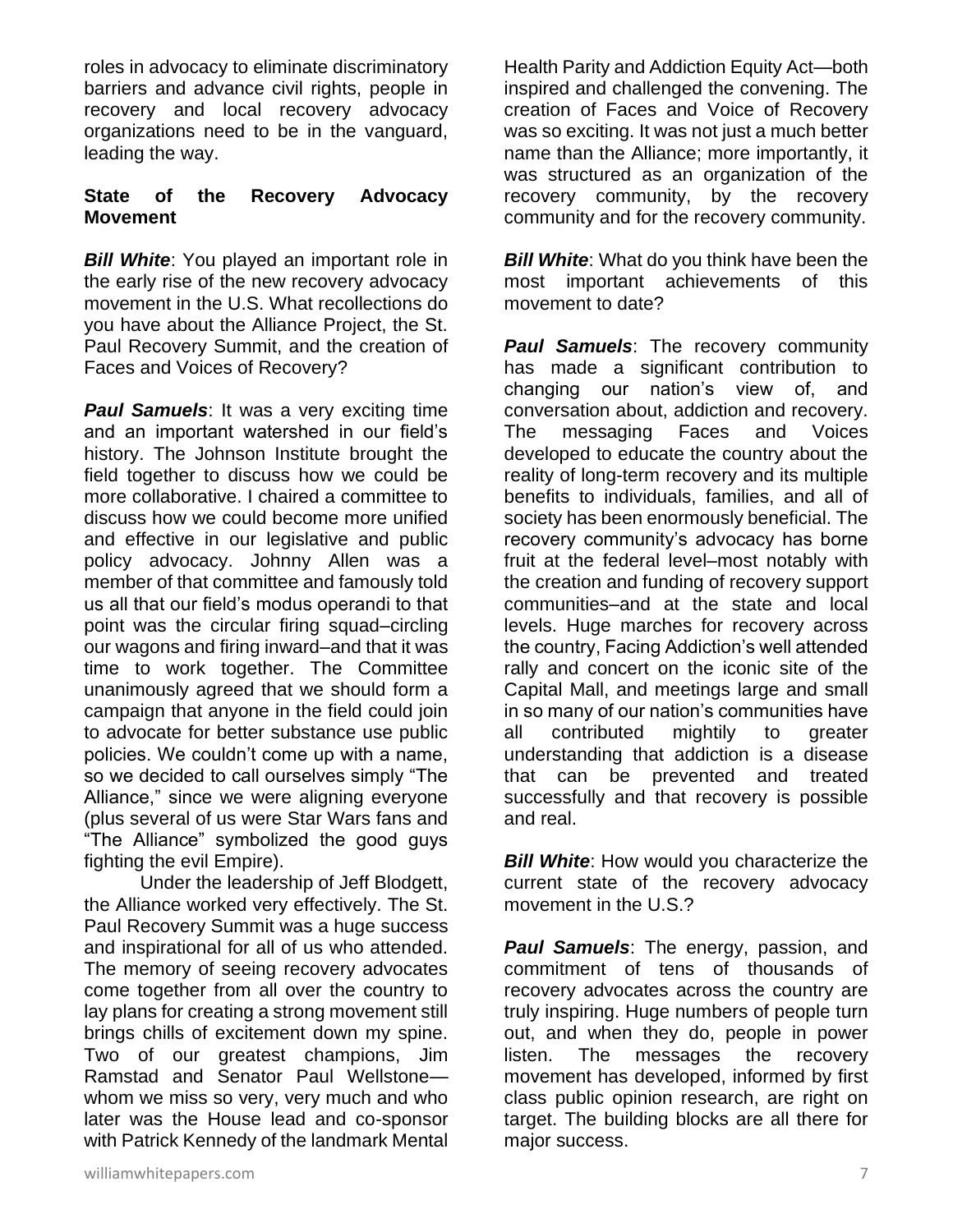**Bill White:** What do you think are the most important challenges and opportunities facing this movement?

*Paul Samuels*: The biggest challenge in our field has always been obtaining the size and magnitude of resources necessary to adequately address a disease which currently afflicts 23 million Americans. It still is. It is a nut we need to figure out how to crack. The time has never been better, and the opportunities never greater, because of the work that has already been done plus the much greater attention that the horrible heroin/opioid epidemic sweeping the country has attracted.

#### **Career-to-Date Reflections**

*Bill White*: As you look back on your 25+ year involvement with LAC, what would you say have been your biggest challenges?

**Paul Samuels:** Battling the prejudice and discrimination against everyone related to the disease of addiction: the people who are in recovery or still suffering from it, their families and even their service providers. Battling the ignorance about everything related to the disease of addiction, including even that it is a disease. Winning the attention and support of people in power to adopt the reforms our nation needs to combat addiction much more effectively, and of people to support our cause with however much money and time they can afford.

**Bill White:** What are the greatest rewards you have experienced from this work?

*Paul Samuels*: Every day I am blessed with the opportunity to get up in the morning and go to work with the most amazing people in the world, both at LAC and in our wonderful field. Working closely with terrific people all over the country who are so energized and dedicated to making the world a better place for individuals and families who have achieved recovery or are still working toward it is both an honor and a pleasure. Every step forward we are able to make in improving our nation's laws, policies, and practices toward addiction is so rewarding because there are so many people to help.

**Bill White:** Do you have a bucket list of things you hope to achieve before your work at LAC is completed?

*Paul Samuels*: Help move our country to the point where—utilizing the tools in major legislation like the ACA and parity law, as well as additional resources from all levels of government and commercial insurance many millions more Americans receive the addiction treatment they need.

Eliminate the remaining discriminatory barriers facing people with criminal histories so that most people with criminal histories can have the opportunities they need to lead productive and satisfying lives. Transform the criminal justice system from its current primary focus on punishment and incarceration to a primary focus on treatment and recovery, with everyone enrolled in public or private insurance and diverted to the care they need.

**Bill White:** What quidance would you offer other lawyers and paralegals considering this special niche of advocacy work?

**Paul Samuels:** Go for it!! The work is not easy, and winning is very hard, but the journey can't be beaten. You will get to do cutting edge and fascinating work that will benefit huge numbers of your fellow Americans, while meeting some of the best people anywhere on the planet.

**Bill White:** Paul, thank you for your willingness to share your experience and your ideas with us. And thank you for all you and LAC have done for people seeking and in recovery.

*Paul Samuels*: Thank you, Bill, for this opportunity, and even more for your wisdom and leadership. You are not only a leader of the recovery advocacy movement, you are